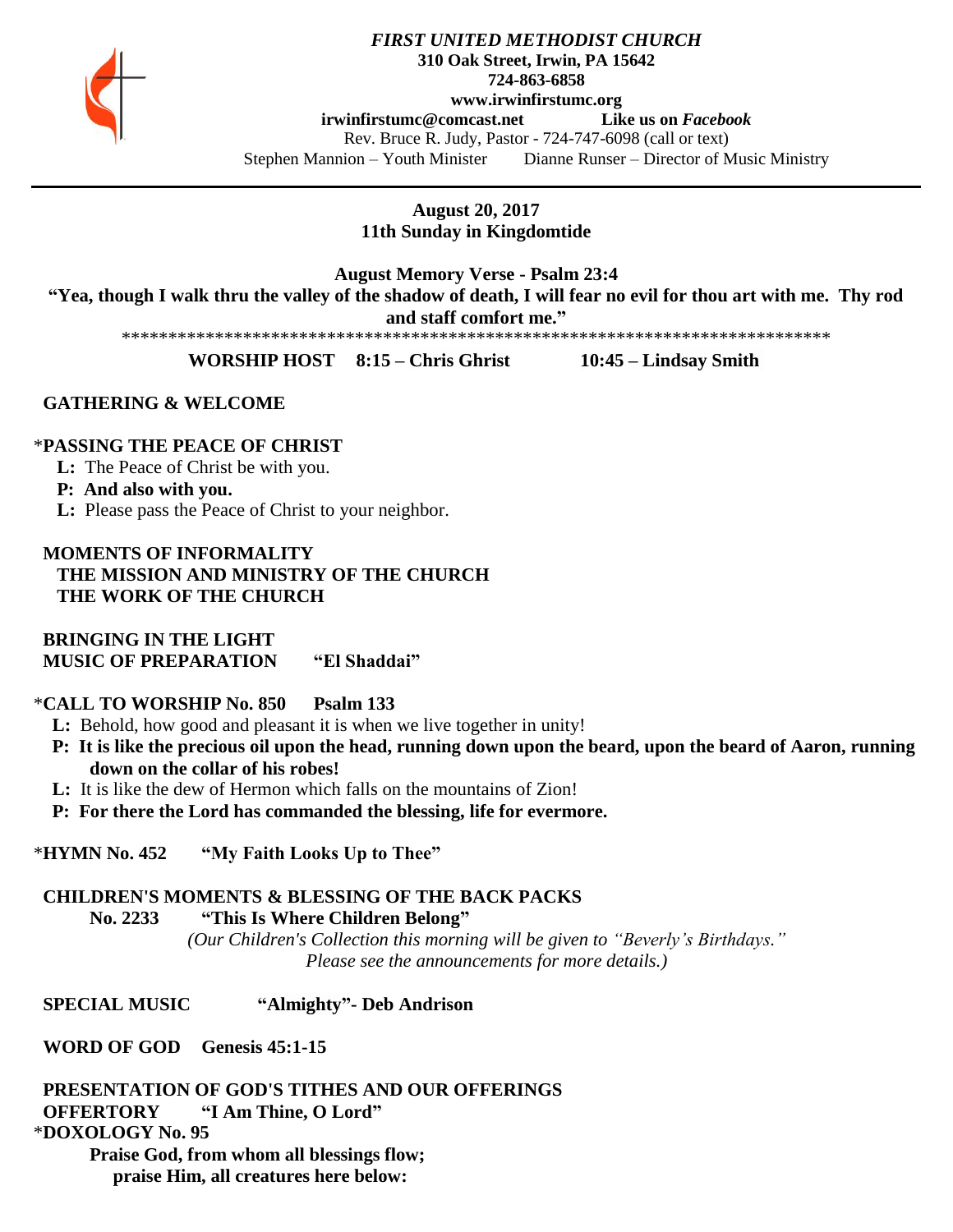## **praise Him above ye heavenly host; praise Father, Son, and Holy Ghost. Amen** \***PRAYER OF DEDICATION AND THANKS**

\***HYMN No. 2244 (TFWS) "People Need the Lord"**

#### **JOYS AND CONCERNS**

 **For our joys we say: "Praise the Lord." For our concerns we say: "Lord, hear our prayers."**

## **PASTORAL PRAYER & THE LORD'S PRAYER**

 **Our Father who art in heaven, hallowed be thy name, thy kingdom come, thy will be done on earth as it is in heaven. Give us this day our daily bread; and forgive us our trespasses as we forgive those who trespass against us. And lead us not into temptation, but deliver us from evil, for thine is the kingdom, and the power and the glory forever. AMEN.**

\***SERMON SCRIPTURE Matthew 15:21-28**

 **SERMON "Who do you say Jesus is?"**

\***HYMN No. 370 "Victory in Jesus"**

\***BENEDICTION**

\***MUSIC OF PARTING "Festival for Organ"**

# \***Please stand if you are able** *The service is under the control of the Holy Spirit. The altar rail is always open.*

\*\*\*\*\*\*\*\*\*\*\*\*\*\*\*\*\*\*\*\*\*\*\*\*\*\*\*\*\*\*\*\*\*\*\*\*\*\*\*\*\*\*\*\*\*\*\*\*\*\*\*\*\*\*\*\*\*\*\*\*\*\*\*\*\*\*\*\*\*\*\*\*\*\*\*\*

Dear FUMC Congregation,

I would like to express my heartfelt thanks to those who lifted me in prayer and offered support to me while I was in Croatia taking care of my mother's needs. It was a blessing to be able to spend that time with her. On August  $10<sup>th</sup>$ , shortly after my return to the US, my mother passed away. Throughout this time I have been deeply moved by your kind words, cards, and deeds. I have been touched by your Christian love like never before and I am very grateful to be a part of Irwin First UMC.

I feel blessed! Stojan Raulic (Evening Custodian)

\*\*\*\*\*\*\*\*\*\*\*\*\*\*\*\*\*\*\*\*\*\*\*\*\*\*\*\*\*\*\*\*\*\*\*\*\*\*\*\*\*\*\*\*\*\*\*\*\*\*\*\*\*\*\*\*\*\*\*\*\*\*\*\*\*\*\*\*\*\*\*\*\*\*\*\*

## **ATTENDANCE LAST WEEK Saturday: 19 Sunday: 8:15 - 67 10:45 – 75**

# **SERVING YOU TODAY**

**GREETERS:** 8:15 – Rebecca Valeri & Neil Kucherer

10:45 – Marilyn Roche & Anthony Scozio

**USHERS TEAMS:** 8:15 – Terri Yurcisin 10:45 – Joel Frye/Bill Hawley

**SOUND TEAM:** 8:15 – Jason Kirsch, Fritz Runser 10:45 – Penny Brant & Josh Burger **NURSERY:** Our Nursery (birth through age 5) is open during the 10:45 worship service. In the event that there is no attendent in the nursery, parents are still welcome to use the nursery however they must stay with their children.

**ALTAR FLOWERS:** The flowers on the Altar today are presented in memory of Irene Hayes McCune, on what

would be her 96th birthday, from her daughters, Mary Lou and Carole Sue.

\*\*\*\*\*\*\*\*\*\*\*\*\*\*\*\*\*\*\*\*\*\*\*\*\*\*\*\*\*\*\*\*\*\*\*\*\*\*\*\*\*\*\*\*\*\*\*\*\*\*\*\*\*\*\*\*\*\*\*\*\*\*\*\*\*\*\*\*\*\*\*\*\*\*\*\*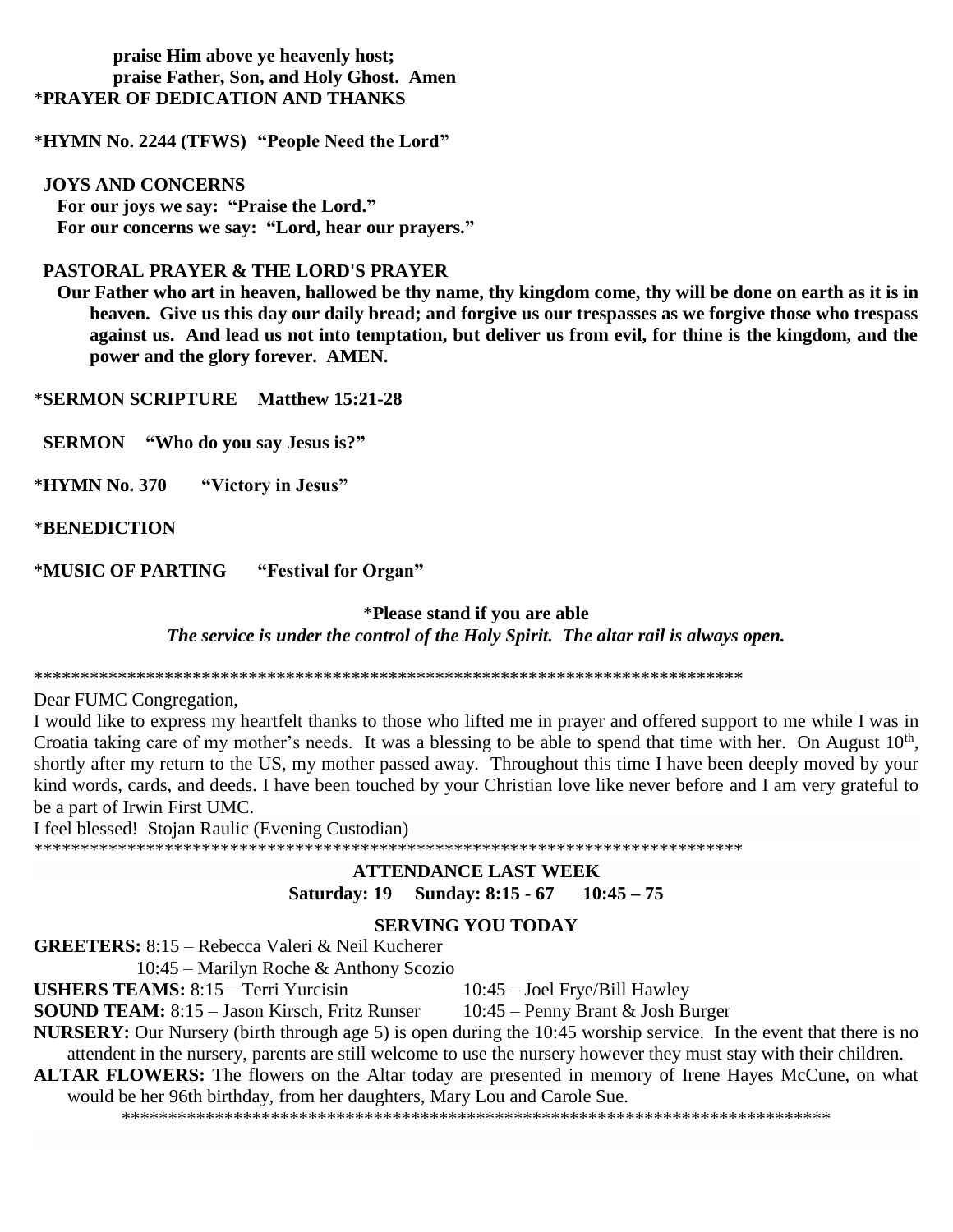## **THIS WEEK AT OUR CHURCH**

**8:00 AM – 1:00 PM on Monday thru Thursday; 8:00 AM – Noon on Friday**

**Pastor Bruce – 10:00 AM – 1:00 PM Tuesday, Wednesday & Thursday** 724-747-6098 (call or text) or email at [preacherptl@gmail.com](mailto:preacherptl@gmail.com)

*Please feel free to contact Pastor Bruce if you are in need of a pastoral visit.*

#### **Today, Sunday, August 20 Blessing of the Back Packs**

 8:00 Prayer 8:15 Worship Service 9:30 Adult Sunday School Summer Sunday School (See announcement) 10:45 Worship Service

**Monday, August 21** Norwin school year begins

**Tuesday, August 22 Newsletter Deadline** 6:15 TOPS 7:30 NA

**Wednesday, August 23** 1:00 Bible Study 6:00 Lay Leadership meeting 7:00 Quilting

**Thursday, August 24** Jeannette, Penn Trafford & Hempfield school years begin

**Friday, August 25** 6:00 Set-up for GIVE AWAY

#### **Saturday, August 26** 9:00 GIVE AWAY – Household & School Items

6:00 Contemporary Worship Service

# **Next Sunday, August 27**

 8:00 Prayer 8:15 Worship Service 9:30 Adult Sunday School 10:45 Worship Service 4:00 Choir Picnic at Schaefer's

Today ends our hoagie camp fundraiser sale! Thank you to everyone that purchased hoagies over the past 7 months and thank you to everyone for camper prayers! What exactly went on at camp this year...look for "Camper Comments" in our September newsletter! \*\*\*\*\*\*\*\*\*\*\*\*\*\*\*\*\*\*\*\*\*\*\*\*\*\*\*\*\*\*\*\*\*\*\*\*\*\*\*\*\*\*\*\*\*\*\*\*\*\*\*\*\*\*\*\*\*\*\*\*\*\*\*\*\*\*\*\*\*\*\*\*\*\*\*\*



**ATTENTION: PARENTS AND CHILDREN FROM TODDLER TO HIGH SCHOOL**

Summer Sunday School class will be on today at 9:30 AM. The class will have a short lesson by Pastor Bruce, a snack, face painting and making animal balloons. PLEASE PLAN TO ATTEND

and make our Summer Sunday School a success! \*\*\*\*\*\*\*\*\*\*\*\*\*\*\*\*\*\*\*\*\*\*\*\*\*\*\*\*\*\*\*\*\*\*\*\*\*\*\*\*\*\*\*\*\*\*\*\*\*\*\*\*\*\*\*\*\*\*\*\*\*\*\*\*\*\*\*\*\*\*

\*\*\*\*\*\*







**CAMP NEWS...**Please keep the following ladies in your prayers this week as they attend the Women's Retreat at Camp Allegheny Friday, August 25 to Sunday, August 27th. (Maybe the husbands will need some prayers too while they're away!) **Cindy Lazar, Theresa Kreller, Sandy Lehner, Debbie Weaver, Micayla Freeman, Cindy Painter, Connie Bickerstaff and Laurie Saporito**

\*\*\*\*\*\*\*\*\*\*\*\*\*\*\*\*\*\*\*\*\*\*\*\*\*\*\*\*\*\*\*\*\*\*\*\*\*\*\*\*\*\*\*\*\*\*\*\*\*\*\*\*\*\*\*\*\*\*\*\*\*\*\*\*\*\*\*\*\*\*\*\*\*\*\*\*

# **ANNOUNCEMENTS – 8/20/2017**

\*\*\*\*\*\*\*\*\*\*\*\*\*\*\*\*\*\*\*\*\*\*\*\*\*\*\*\*\*\*\*\*\*\*\*\*\*\*\*\*\*\*\*\*\*\*\*\*\*\*\*\*\*\*\*\*\*\*\*\*\*\*\*\*\*\*\*\*\*\*\*\*\*\*\*\*

**CHILDREN'S COLLECTION:** Our Children's Collection for this week will be sent to *Beverly's Birthdays.* This is a Pittsburgh based nonprofit organization which provides birthday cheer for children experiencing homelessness and for families in-need.

You can find more information on Beverly's Birthdays at<http://www.beverlysbirthdays.org/>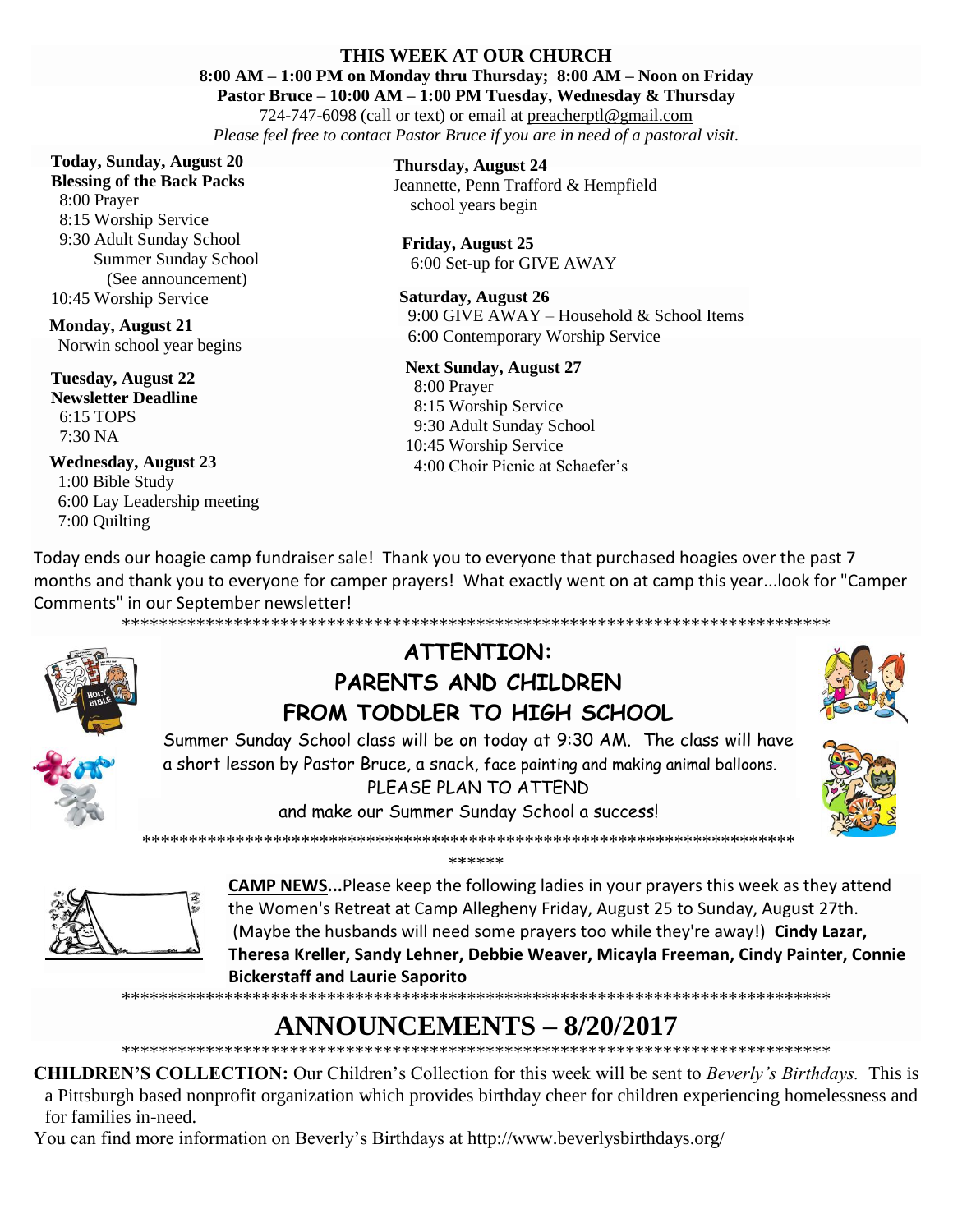RADA Cutlery - The Catalogs and Order Forms are now in and located on a table in the narthex! All of the items in this catalog are 100% American Made! These items make great Christmas, Wedding, Anniversary and Birthday gifts for teachers, family members and friends! Pick up a catalog and pass it around at work or share with your family, friends or neighbors. The prices are great and our church will profit 40% from any sales! All orders are due by Sunday, October 29th. Checks can be made payable to "FUMC." All order forms with checks or cash attached are to be placed in the office door slot. Catalogs can be returned to the table once you have finished your order, so we can recycle them. Orders will be available for Thanksgiving and Christmas giving.

Any questions, please contact Laurie Saporito at 724-864-5649 or cts72@hotmail.com 

# GIVFAWAY - HOUSFHOLD ITFMS

# **Back to School Donation Drive**

Saturday, August  $26^{th}$  9:00 AM  $- 12:00$  Noon Please see the bulletin insert, bulletin board flyers or contact Lonny Vogel (724-875-1975) for more details. 

# **COMING IN SEPTEMBER ... CONGREGATIONAL LUNCHEON**



On Sunday, September 17, 2017 our congregation is invited to attend a covered dish luncheon after the 10:45 service in the gymnasium/fellowship hall. See the September Newsletter and the up-coming weekly bulletins for more information.



Teen Center begins September 13th! Stay tuned for more details. We are in need of: 1) money to help purchase gaming equipment and TV's

2) volunteers to help chaperone and/or help in homework room. A minimum once a month commitment is all that is necessary. Volunteers will likely be the most difficult aspect of this, so PLEASE help!

Contact Pastor Stephen if you are interested. pastormannion@gmail.com, 412-610-3289 

# ANNUAL CONNECTIONAL APPORTIONMENTS

Take note of the annual Connectional Apportionment thermometer in the narthex. Here we will be able to monitor our progress. Let us pull together and help us to reach our goal of \$38,892 for our 2017 commitment.



# **ADDICTION ADDRESSED** A COMMUNITY EDUCATION

**SPONSORED BY:** First United Methodist Church of Irwin 310 Oak Street, Irwin, PA 15642

# **Saturday, September 9, 2017** 1:00pm-3:00pm

Learn how addiction is impacting our community and what is being done to address this epidemic!

**FREE LUNCH EVERYONE IS WELCOME!**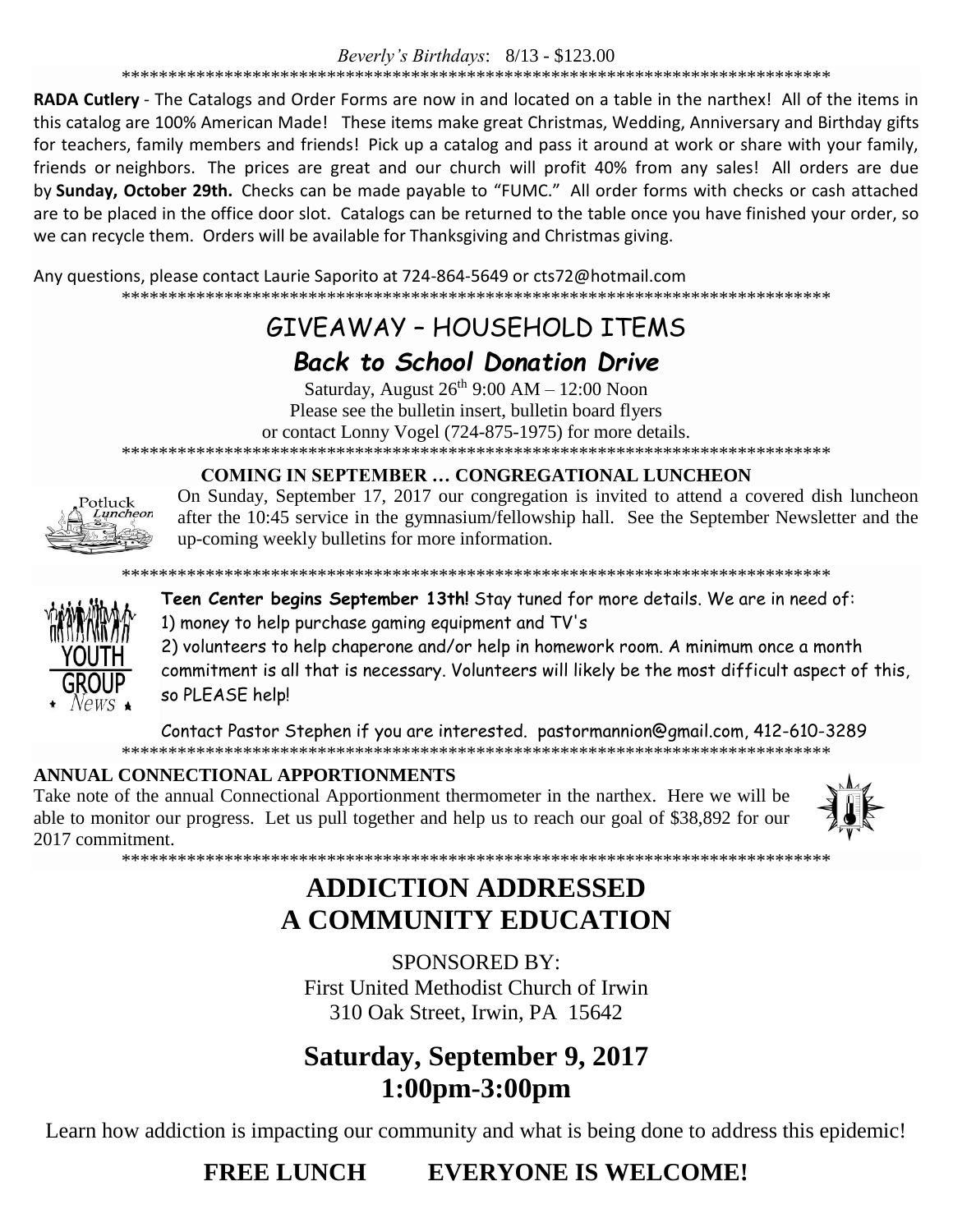NEWSLETTER ARTICLES: All articles for the September Newsletter are due in the office by Tuesday, August 22<sup>nd</sup>. Please email your articles to fumc.jeanne.secrep@comcast.net or leave a hardcopy of your article in the church office. Articles not received by August  $22<sup>nd</sup>$  will be printed in the October/November Newsletter.

**PRAYER QUILT**: The *Stitch in Faith Ministry* team are currently taking requests for Prayer Quilts. Please take a peach colored "Prayer Quilt Request" form from the information stand in the Narthex, fill it out, and place it in the slot in the church office door. If you need more information, please contact Mary Reed or Cindi Painter.

#### The Rick Simms Memorial Work Trip 2017

Let us begin by thanking all who contributed to this years' mission trip to Philippi, WV. It was a total success, even though it wasn't totally completed. We were fortunate to have arrived at the Janet Andrade's home the evening of Sunday, June 18th to dry conditions. That allowed the team to erect the tarps over the work site, set up the lumber cut station, paint station, and account for the materials that were delivered earlier in the week. With "Liquid Sunshine" in the forecast for Monday morning we were prepared for what Mother Nature had in store. Thank God!!!

The rain came in three distinct waves, with the last ending between  $1 - 2$  pm. Blue skies and bright sunshine were to follow, accompanied by lower humidity. This allowed us to work out from under the tarps building some of the first structure of the bedroom addition, while the posts were being set and cut to height. Even with the tarps in place, the runoff from the surrounding area filled the post holes with muddy water, making it difficult to maintain the post locations as earth was back filled. Progress was slow and pain-staking...but at least the rain had stopped. But, the damage was done...the area was soggy and difficult to walk about without slipping. The family got us two bales of straw to spread around to absorb the moisture and give better traction...until it too was unsafe. Choosing our steps carefully we continued to make progress while the sun began to dry out straw and ground. We chose to keep the tarps in place that day to protect the floor and walls that we had started before we lost the daylight about 9 pm. Tuesday found a very heavy dew along with any dampness the sun didn't get dried out Monday in the pm. The tarps were taken down and work continued as the room began to take shape. With some of the best weather we have ever experienced over the years, we were able to move forward task by task. By the end of the day we were under roof, with the porch in place ready for its roof joist on Wednesday. Ice cream was enjoyed at the Dairy King in Philippi as the sun was setting. In full attack mode, the team members began the final parts of the project, only stopping for lunch and cake with ice cream, in thanks, from Janet's family midafternoon. At some point, I asked someone what time it was...the answer was shocking!!! It was after 6 pm and there was trim being cut and installed, the joints were taped and the bedroom door was in place. We began to make our exit by getting the donated dresser, free standing shelf unit, carpet and padding, drywall compound, closet shelf into the house or onto the porch for the family to move in later. Instructions were given to the family as to where they would need to pick up from us to complete the room. The family was more than capable of the task remaining...in fact, they were going to begin to finish the drywall the next morning and paint the walls prior to installing the precut carpeting and furniture to welcome Isaiah into the family. Given the lateness of our return to A/B University it was after 8 pm before we got on the road home.

We have been stopping at Ryan's Buffet in Bridgeport, WV to eat dinner...but, ended up at Applebee's instead. After a long day and eating late, some of us found it difficult driving home...arriving after midnight. In hindsight, it was a risk that could have been dire.

Thank God for Guardian Angels and your prayers we all made it home safely. Another family whose lives we changed because of our church's mission outreach, faithfulness, and grace.



## From Bishop Cynthia Moore-Koikoi

"Let no evil talk come out of your mouths, but only what is useful for building up, as there is need, so that your words may give grace to those who hear. And do not grieve the Holy Spirit of God, with which you were marked with a seal for the day of *redemption.*" (Ephesians 4:29-30)

The events in Charlottesville this past weekend were horrific. As I heard the stories and saw video of the march, counter-march, fighting and other violence, I was reduced to tears. It reminded me of previous videos I had seen of KKK marches, only those videos were from before I was born. The hatred I viewed this weekend was happening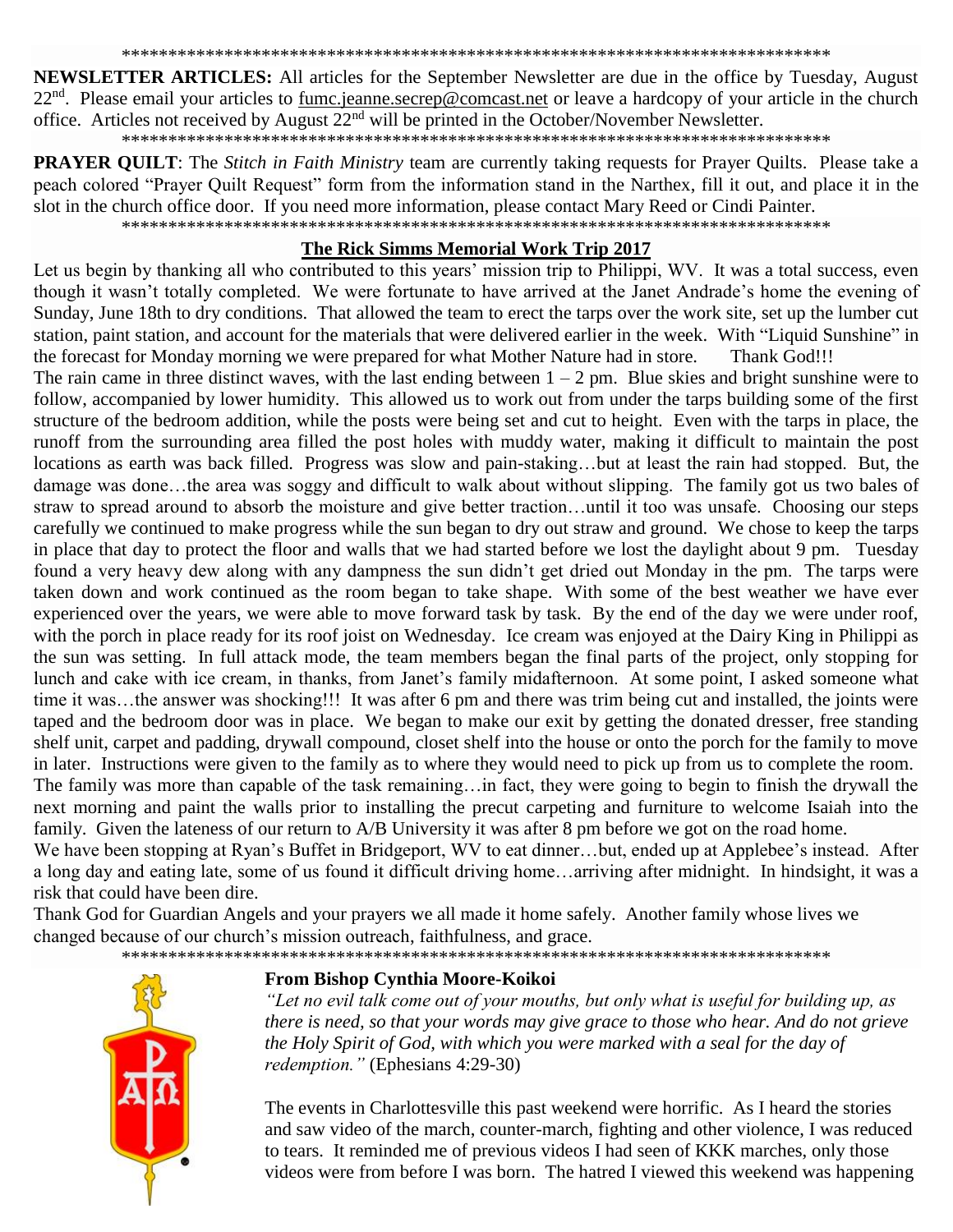in 2017 and the people spewing the hatred were not afraid to show their faces! How God must be grieving because the rhetoric of discrimination and hatred continues to be boldly shouted and written on placards directed at God's children.

I condemn these acts of hatred. I ask you to join me in prayer for Heather Heyer, who died from injuries sustained when a car was driven into a crowd of counter-protestors. Please pray for the families of Virginia State Police Lt. Jay Cullen and Trooper Berke M. M. Bates, who died when their helicopter crashed while circling Charlottesville. Pray with me for healing for those who were injured physically and emotionally by the violence.

Christians must resist the temptation to respond to racial and religious hatred with an anger that perpetuates violence. (Ephesians 4:26). The challenge is to respond with an anger that fosters grace-filled condemnation and

accountability. The challenge is to respond with an anger that fosters empathy and promotes justice for the victims of the vitriol and violence.

As an annual conference, we have covenanted with each other and God to focus on dismantling racism. At our baptism we, or our sponsors on our behalf, answered yes to the question, "Do you accept the freedom and power God gives you to resist evil, injustice and oppression in whatever forms they present themselves?" At each baptism we witness, we reaffirm our commitment to this covenant.

The way in which we respond to the events in Charlottesville demonstrates to God and the world whether or not we can be trusted to do what we say we are going to do. Will we be faithful to our covenant? Will we condemn the evil, injustice and oppression of hate groups?

Those are simple questions. There are no commas or semi-colons at the end, because when we add "but", we dilute our condemnation of evil, injustice and oppression and we give up some of our God-given freedom and power.

I ask you to join me in condemning these acts of hatred. I particularly ask those who are not usually targets of the KKK and neo-Nazi groups to condemn their acts. As an African American, I send a message by condemning these acts, but when the condemnation comes from an Anglo-American, the message is more compelling, particularly for those looking for ways to justify the actions of the KKK or neo-Nazi groups.

The good news is that God has promised to give us the freedom and power to resist and combat these forces. I am confident God will reveal to you how God wants you, in your context, to resist this evil, and God will give you the freedom and power to do it.

I am asking our Anti-Racism Team to suggest some ways local churches might respond. But don't wait for them. Pray and act, knowing that your bishop has been praying for your discernment and will support you. The world and God are waiting to see if we are people who mean what we say.

\*\*\*\*\*\*\*\*\*\*\*\*\*\*\*\*\*\*\*\*\*\*\*\*\*\*\*\*\*\*\*\*\*\*\*\*\*\*\*\*\*\*\*\*\*\*\*\*\*\*\*\*\*\*\*\*\*\*\*\*\*\*\*\*\*\*\*\*\*\*\*\*\*\*\*\*

## **United Methodist Women Day Apart**

Wednesday, September  $6<sup>th</sup>$  at Camp Allegheny Speaker: Rev. Patricia Nelson 9 AM-9:45 AM Registration 9:45 AM-2 PM Program Cost \$12 per person RSVP: Aug 30<sup>th</sup> to Greensburg District, 307 Freeport St, Delmont PA 15626 Phone: 724-461-7178 \*\*\*\*\*\*\*\*\*\*\*\*\*\*\*\*\*\*\*\*\*\*\*\*\*\*\*\*\*\*\*\*\*\*\*\*\*\*\*\*\*\*\*\*\*\*\*\*\*\*\*\*\*\*\*\*\*\*\*\*\*\*\*\*\*\*\*\*\*\*\*\*\*\*\*\*

**How to get connected to the District e-Newsletter -** Many people are missing valuable information by simply not knowing to be connected to the monthly e-newsletter. The District e-Newsletters are also archived on the district webpage and can be viewed at anytime. To connect to the District e-Newsletter, follow these 3 easy steps:

- 1. Go to the WPA Conference website: [www.wpaumc.org](http://www.wpaumc.org/!zfL6NylIMuIzM8q9KPCuNWMJyCYLXw5IH3tfMd3-76pcpCU1lvd60koxLC+aYQTBg) and scroll down to the bottom of the page and click on "Sign Up for Newsletters"
- 2. Enter your email address, first and last name
- 3. Select the Greensburg District Connector (e-newsletter)

\*\*\*\*\*\*\*\*\*\*\*\*\*\*\*\*\*\*\*\*\*\*\*\*\*\*\*\*\*\*\*\*\*\*\*\*\*\*\*\*\*\*\*\*\*\*\*\*\*\*\*\*\*\*\*\*\*\*\*\*\*\*\*\*\*\*\*\*\*\*\*\*\*\*\*



Pastor Bruce will be having membership orientation classes soon. Anyone interested in becoming a member of our congregation at Irwin First United Methodist Church should contact the office or Pastor Bruce. If you will be transferring from another church, please let us know and we can notify your current church and begin the transfer